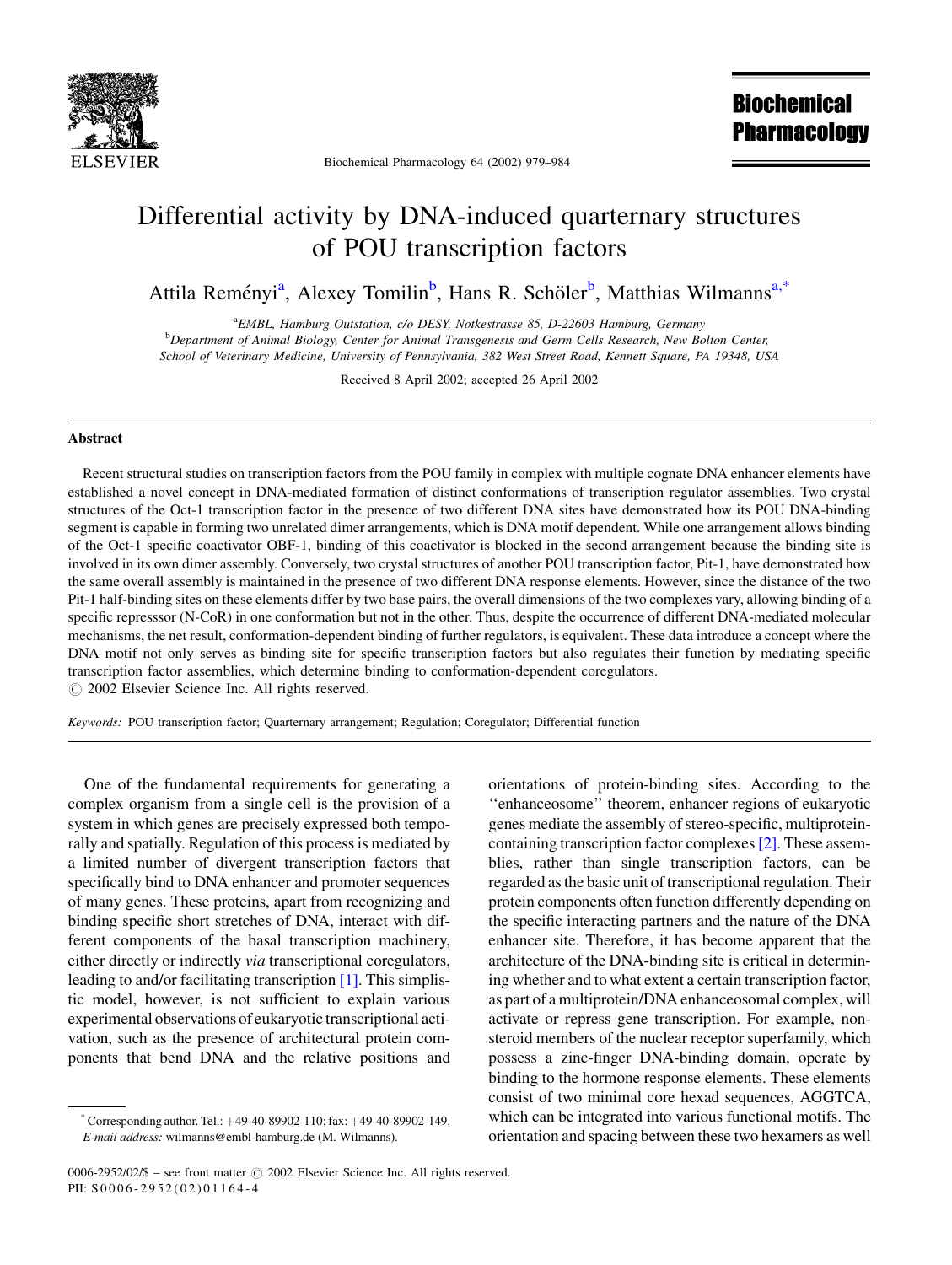as subtle differences in their sequence dictate the identity and the mode (monomer, hetero- or homo-dimer) of nuclear receptor binding that results in diverse transcriptional outcomes  $[3]$ .

Similarly, the operation of members of the POU transcription factor family, which is the focus of this review, is highly dependent on the nature of their cognate DNA elements. These factors all contain a central DNA-binding segment, referred as POU domain, while their flanking regions are generally unrelated. They are involved in a broad range of biological processes ranging from housekeeping gene functions (Oct-1) to programming of embryonic stem cells (Oct-4), the development of immune responses (Oct-1, Oct-2) and the pituitary gland (Pit-1) [4,5]. However, the low number  $[15]$  of POU transcriptional regulators in the human genome contrasts their versatile functions. Therefore, members of this transcription factor family are anticipated to rely on multilevel control mechanisms to perform these multiple tasks, such as posttranslational modification, interaction with heterologous transcription regulators, and flexible DNA-binding. The DNA-binding segment of POU family members consists of two canonical DNA-binding domains, the POUspecific (POU<sub>S</sub>) and the POU-homeo (POU<sub>H</sub>) domain, joined together by a unique and flexible linker region. This linker largely differs both in sequence and length (15– 56 residues) among the members of the POU family. Since both DNA-binding domains are structurally and functionally autonomous, various arrangements on the DNA are possible  $[6]$ .

POU factors were originally identified to function as monomeric transcriptional regulators. However, more recently, their capability to homo- and hetero-dimerize on specific DNA response motifs has received substantial attention  $[7-10]$ . Furthermore, new POU dimer crystal structures of Pit-1 and Oct-1 in complex with four different natural enhancer elements  $[11,12]$  have demonstrated the role of the cognate DNA sites in defining the structure and organization of the POU dimer/DNA interaction. These studies have established a role for DNA enhancer elements in mediating differential quaternary structural arrangements of the same transcription factor. Biochemical and in vivo studies in parallel then showed that different quaternary arrangements result in differential interaction with transcriptional coregulators, evoking diverse, sometimes even contrasting, transcriptional outcomes.

### 1. Differential Oct-1 dimer activities by selective recruitment of a coactivator

Two recently identified DNA response elements from promoter/enhancer regions of POU factor target genes have become critical tools to uncover the basis of the DNA-mediated structural plasticity of POU factors. The Palindromic Oct-factor Recognition Element (PORE), ATTTGAAATGCAAAT, is localized within the first intron of the *osteopontin* (*OPN*) gene and was initially identified as an Oct-4 DNA responsive element. It mediates strong transcriptional activation in preimplantation mouse embryos and cell lines derived thereof  $[8]$ . The second POU factor recognition element, which bears the consensus sequence ATGCATATGCAT, was identified within immunoglobulin heavy chain enhancers, whose expression is also regulated by Oct-1 and/or Oct-2  $[13]$ . This site was termed the MORE (More of PORE). Because members of the POU family tested thus far (Oct-1, Oct-2, Oct-4) bind to their consensus sequence in a cooperative fashion as homoand hetero-dimers, both the PORE and MORE have been studied further as general Oct factor recognition elements.

Since transcription factors often interact with the basal transcriptional machinery via bridging factors or transcriptional coactivators, there is an ongoing search for such mediators. At present, a lymphoid-specific coactivator OBF-1 (OCA-B, BOB-1) has been identified to regulate the transcriptional activity of monomeric Oct-1 on the octamer motif in B-cells. OBF-1 clamps the  $POU_H$  and POU<sub>S</sub> DNA-binding domains, leading to an enhancement of their cooperative DNA-binding affinity [14,15]. However, the Oct-1 dimer formed on MOREs within immunoglobulin heavy chain promoters  $(V_H)$ , fails to interact with OBF-1. In contrast, the Oct-1/PORE dimeric complex can interact and synergize in transcriptional activation with this cofactor like the Oct-1/octamer monomer complex.

The rationale for these opposite binding properties has recently been provided by the two dimeric Oct-1 crystal structures: one bound to the MORE and the other to the PORE (Fig. 1). These structures revealed that the POU domain segment of same Oct-1 sequence is capable of interacting with the DNA in different quaternary arrangements while maintaining essentially identical protein–DNA interactions. The two Oct-1 protomers bind to the MORE in a compact fashion by almost entirely wrapping the DNA double helix, whereas in the Oct-1/PORE complex, the POU domains bind mainly to one side of the DNA. A key difference between the complexes is the strict spatial requirement between the two DNA half-sites in the PORE-mediated POU dimers, while additional base pairs may be inserted between DNA motif half-sites of the MORE without compromising its ability to mediate POU factor dimerization  $[10]$  (Fig. 2). The two recent Oct-1 dimer structures have provided the molecular rationale for this difference by revealing unrelated dimer interfaces in the PORE- and MORE-mediated POU-DNA complexes, 'across half-sites' and 'within half-sites,' respectively. As a structural consequence, the dimer interface of the Oct-1/MORE dimer is not affected by changes in the distance and orientations of the two half binding sites. In contrast, the flexible linker regions connecting the  $POU<sub>S</sub>$  and the  $POU<sub>H</sub>$  domains of each of the two protomers are opposite, 'within half-sites' in the PORE complex and 'across half-sites' in the MORE complex. This result, taken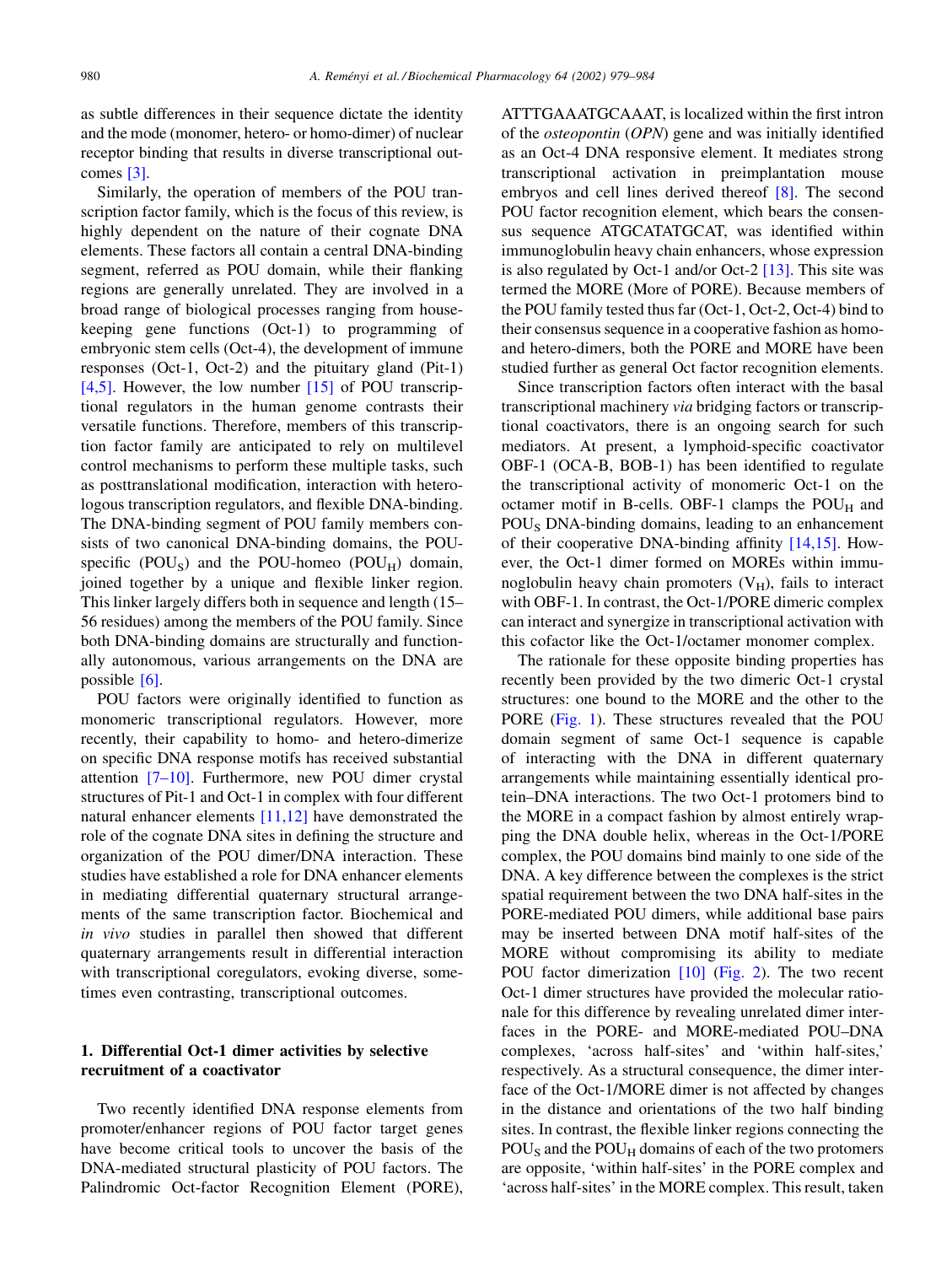<span id="page-2-0"></span>

Fig. 1. The Oct-1 POU domain is capable of binding to DNA enhancer elements in different quaternary structural arrangements with different dimerization interfaces. The bipartite Oct-1 POU domain binds to both the MORE and PORE DNA responsive elements as a homo-dimer. In both structures, each POUspecific domain (POU<sub>S</sub>, S) is folded as a four-helix bundle and each POU-homeo domain (POU<sub>H</sub>, H) is comprised of three  $\alpha$ -helices. The position of the MORE- and PORE-type interfaces are indicated with red arrows. The pseudo-palindromic symmetry of the MORE motif is indicated by an asterisk (\*).

together with previous band shift data, implies that there may be other MORE-type enhancers with different spacings for the two half binding sites (Fig. 2). In contrast, as inferred from the structural model, the protein dimer interface of the Oct-1/PORE dimer is directly affected by changes in distance and orientation of the half binding sites either leading to sterical clashes (if the number of base pairs between the two half binding sites is diminished) or loss of specific dimer interactions (if the number of base pairs is increased).

The two recent dimeric Oct-1/DNA complex structures revealed not only how this member of the POU family uses its structural arsenal, two autonomously folded DNA-binding domains connected by a flexible linker, but also introduced the novel concept of the availability of a redundant set of two equivalent protein surfaces on each of the two DNA-binding POU<sub>S</sub> and POU<sub>H</sub> domains that have the capability to form protein–protein dimers. In both dimer types, the protein–protein interface is largely formed by the side chain of an exposed hydrophobic residue



Fig. 2. Effects of spacing of POU binding sites using the structure of the Oct-1/MORE complex. Spacings of  $-1$ ,  $+1$ ,  $+2$ ,  $+3$ ,  $+4$  with respect to the MORE motif have been used for modeling. The colors of the POU<sub>S</sub> and POU<sub>H</sub> domains are as in Fig. 1. The distal DNA-binding sites for the POU<sub>H</sub> domains are in red. For the two Pit-1/DNA complexes [11], the corresponding binding site spacings in relation to the MORE motif are indicated. The figure shows how the  $POU<sub>S</sub>-POU<sub>H</sub>$  dimer interface remains conserved at different DNA-binding site spacings while the distance between the  $POU<sub>S</sub>$  and  $POU<sub>H</sub>$  domains belonging to one promoter increases. Different spacings can be adopted by the flexible linker (not shown) between the two domains.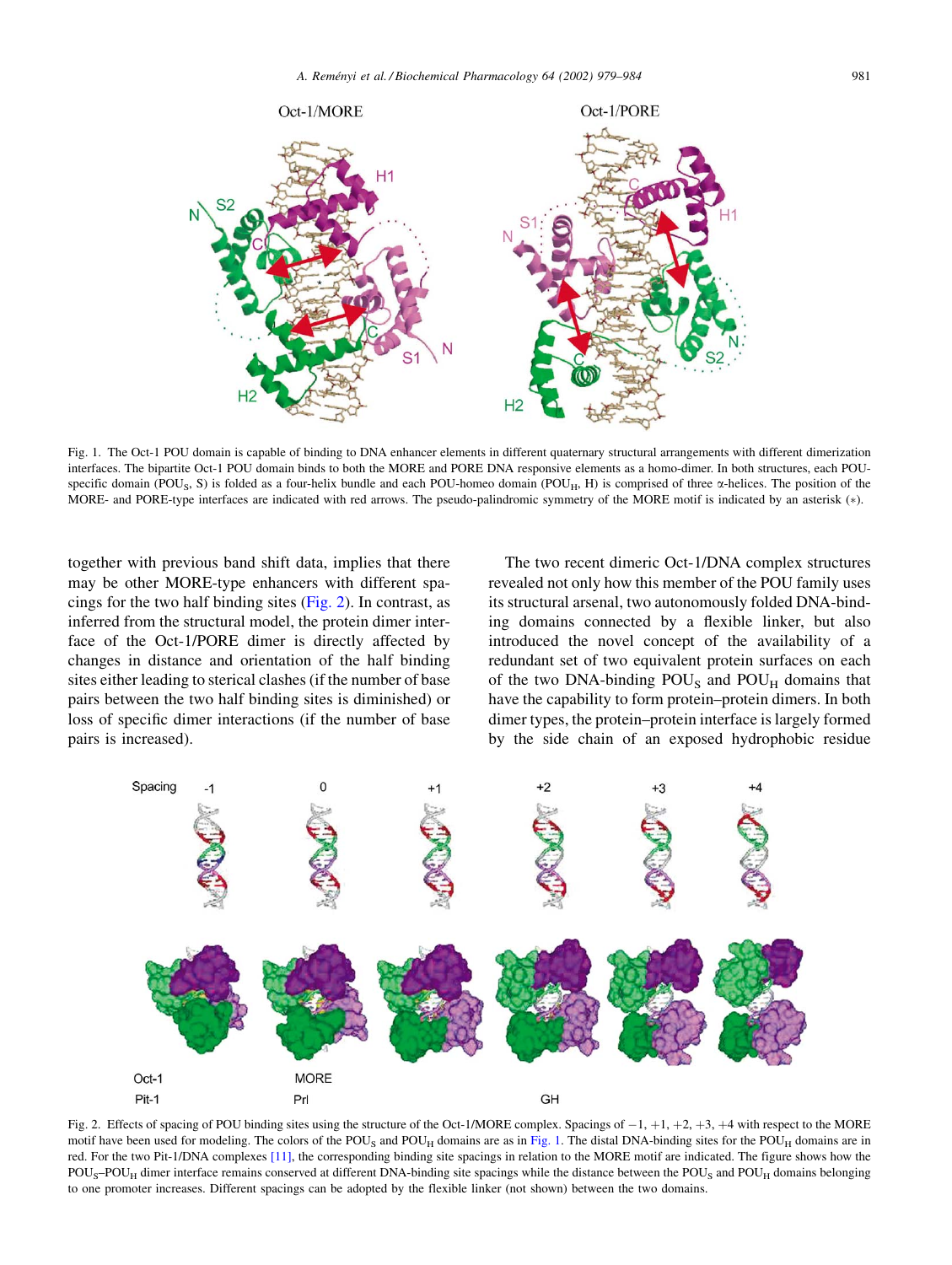sticking into a hydrophobic pocket of the partner domain  $[12]$ . In contrast to this, the protein–DNA interactions of the two  $POU<sub>S</sub>$  and  $POU<sub>H</sub>$  sub-domains of Oct-1 with the corresponding DNA site is virtually identical in both dimeric structures.

The available structural data do not reveal unambiguous preference for one protein–protein interface vs. the other in the two different Oct-1 dimers, for instance in terms of surface area or counting statistics on specific interactions. On the other hand, in both complexes, the protein–DNA complex boundaries are defined by specific, distal interactions between the  $POU_H$  domains and the AT-motifs, with different spacings in the MORE vs. PORE, and by specific binding sites for the two POU<sub>S</sub> domains at proximal positions to each DNA response motif. Modeling of the 'wrong' dimers (a MORE-type dimer on PORE, and vice versa) indicates that each DNA sequence only allows one type of fitting dimer associate, thus introducing the concept of DNA-mediated transcription factor dimerization, which is determined by the spacings and the sequence of the respective binding motifs. The biological significance of this concept is underlined by differential coactivator interaction of a series of POU dimers bound to the MORE and the PORE sites. Comparison of the two Oct-1 dimer/DNA structures with a ternary complex crystal structure containing a 44residue fragment of OBF-1 bound to the Oct-1/octamer motif complex [15] revealed the structural basis for this differential coactivator interaction. OBF-1 binds to the DNA and to both the POU<sub>S</sub> and POU<sub>H</sub> domains of the Oct-1 monomer, thereby forming a clamp-like contact between them through the major groove. Since POU/OBF-1 interaction requires a strict spatial arrangement between POU<sub>S</sub> and  $POU_H$ , the observed different quaternary arrangements in the two POU dimer/DNA structures explain the selectivity of the OBF-1 interaction. In addition, the Oct-1/MORE complex shows that the same surface patch of the  $POU_H$  and  $POU<sub>S</sub>$  domain that binds OBF-1 in the monomeric Oct-1/ octamer is used in the POU<sub>S</sub>-POU<sub>H</sub> interface of the POU/ MORE complex, thus blocking this coactivator binding site. In conceptual terms, this comparison demonstrates that the two DNA-binding domains of this POU family member not only possess redundant surface paths capable of mediating POU dimer formation but these surface patches may also serve multiple functions, such as being employed for coactivator binding, as noted here. Hindrance of such an interface by POU dimer formation may lead to an inability to bind to other coregulators.

## 2. Differential Pit-1 dimer activities by selective recruitment of a corepressor

Studies conducted in parallel on another factor of the POU family, Pit-1, have demonstrated how the same transcription factor can act as either an activator or repressor of cell type specific genes depending on the nature of its binding site. Pit-1 plays a key role in the development of the pituitary gland and is required for the activation of genes encoding growth hormone, prolactin and thyrotropin in somatotrope, lactrotrope, and thyrotrope cell types, respectively. Recently, a mechanism has been proposed by which expression of prolactin and growth hormone is reciprocally activated and restricted in lactrotrope and somatotrope pituitary gland cells, respectively [11]. This model provides a concept how Pit-1 may be involved in differential functions in the spatial-temporal context of pituitary gland development. The structures of Pit-1 bound to two related DNA response elements, within the *prolactin* (Prl) and the growth hormone (GH) promoters, revealed that these two enhancers bind Pit-1 dimers via the same protein–protein interface  $[11]$  which matches that of the MORE-mediated interface in Oct-1. The  $POU<sub>S</sub>$  and the POU<sub>H</sub> domains of the bipartite DNA binding segment of Pit-1 are accommodated on the same face of the DNA on the growth hormone element, while they are bound to perpendicular faces of the prolactin element DNA. These two enhancer motifs are almost identical, apart from a TT insert between the two half-sites in the GH element. Only the extended conformation adopted by Pit-1 on GH enables recruitment of a corepressor complex containing N-CoR, leading to repression of GH transcription in lactotrope pituitary tissues. Although the molecular basis for differential recruitment of N-CoR remains unknown (in the absence of direct structural information on N-CoR) it is assumed to employ a different switch mode for binding than that observed for the OBF-1/Oct-1 interaction which is regulated by protein–protein dimerization interface swapping in Oct-1/PORE vs. Oct-1/MORE. In contrast, differential recognition of the N-CoR corepressor appears to be regulated mainly by different spacings and orientations of the two Pit-1 dimer binding sites in GH and Prl, using different versions of the MORE dimer arrangement.

## 3. POU dimer-specific coregulators of transcription: a general model?

The functional properties of a wide range of transcription factors are altered by conformational changes induced by activators, repressors, and specific receptor ligands  $[16]$ . At the structural level, these changes often lead to the formation of additional helices, reorientation of loops, and rearrangements of hydrophobic cores. Members of the POU family lack such a structural flexibility within their POU sub-domains. Nevertheless, they have evolved structural flexibility, which relies mainly on the independent positioning of their sub-domains, directed by the architecture and overall length of targeted DNA sequences. These DNA response elements not only induce either POU factor binding as monomers or dimers, but also mediate the assembly of different quaternary arrangements stabilized by specific protein–protein interactions.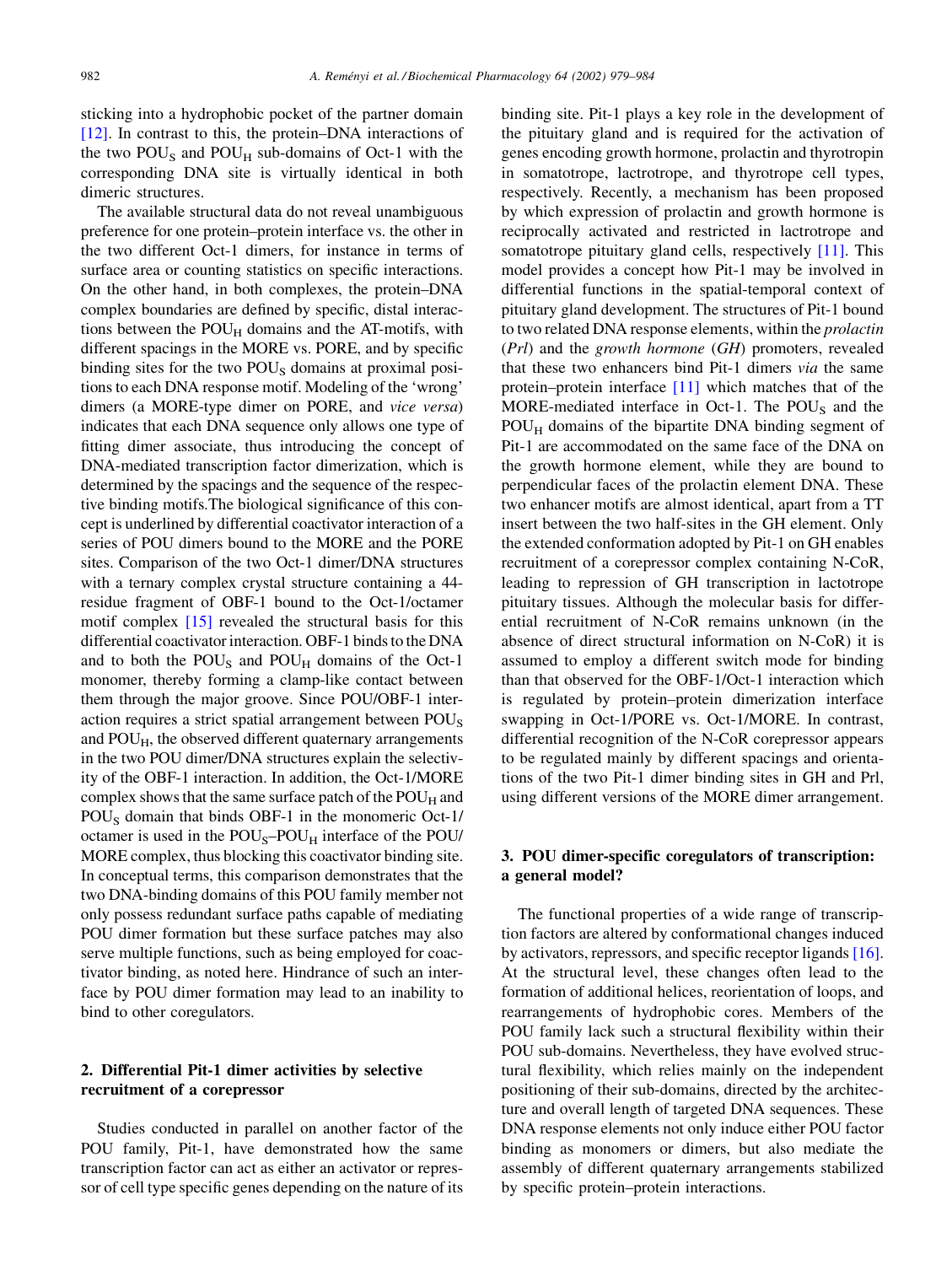<span id="page-4-0"></span>

Fig. 3. Model for selective recruitment of cofactors by POU dimers. Schematic representation of POU dimer arrangements bound to: (A) the PORE; (B) the MORE (Oct-1) or Prl (Pit-1); (C) the  $MORE<sup>+2</sup>$  (Oct-1) or GH (Pit-1) DNA response elements, which contain a two base pair insertion between the two half-sites when compared to MORE/Prl. The different quaternary arrangements of POU sub-domains (indicated by spheres) either expose or bury the MORE- or the PORE-type dimerization interfaces. The MORE-type interface is indicated by the rectangular indentations (on the surface of POU<sub>S</sub>) and protrusions (on the surface of POU<sub>H</sub>). The PORE-type interface is indicated by triangles. The open MORE-type interface is used for binding of OBF-1 in the Oct-1/PORE dimer. On the other hand, the PORE-type interface could be potentially engaged for specific cofactor recruitment ("Y" and "Z"), which could be selective with respect to either the type of dimer configuration (MORE vs. PORE) or to the spacing of half-sites within one configuration. The second type of selectivity is only applicable for the MORE configuration, as the PORE configuration does not allow different spacing of DNA half-sites. The N-CoR corepressor complex selectively binds to Pit-1 in complex with GH $('Z")$  but not with Prl $('Y")$ .

The distinct dimeric arrangements allow differential recruitment of cofactors, which exert diverse effects on transcription (outlined schematically in Fig. 3). This way of binding is not limited to Oct-1 and Pit-1 but could be regarded as a general POU factor property, since all members of the POU transcription factor family are capable of dimerizing on DNA response elements in a versatile manner. According to our model, only a specific configuration of POU dimers provides protein surfaces accessible

for interaction with a cofactor. For example, the OBF-1 coactivator utilizes the accessible Oct-1 POU sub-domain surfaces in the PORE-type configuration that are inaccessible in the MORE-type configuration (Fig. 3). Therefore, the MORE-type configuration fails to recruit OBF-1. However, the opposite situation is also conceivable, namely that the POU Oct-1 dimer forms on the MORE and mediates the recruitment of a yet unknown specific cofactor ("Y", Fig. 3B). Furthermore, differences within the same POU dimer configuration, generated by different spacing arrangements of half-sites, may also lead to selective cofactor recruitment, as shown for the pituitary-specific POU factor Pit-1 [11].

#### 4. Perspectives

This review has focused on the recent structural studies that have shed light onto novel mechanisms of how members of the POU transcription factor family, with only few members, ally with diverse DNA response elements to fulfill their very complex regulatory tasks. Their DNA sequence-dependent exposure or burial of interaction interfaces with transcriptional coregulators is likely to contribute to their biological function: the proper, error-free manifestation of the DNA encoded genetic program during embryonic development. We predict that this yet undescribed property of DNA binding proteins is also found in proteins from other transcription factor families, for example members of the PAX family. Modulation of proteinprotein interactions—which are so central to this elegant regulation-rather than the more elusive protein-DNA interactions will provide us strategies in the future that are sufficiently specific and selective for benevolent interference with pathological processes of transcription.

#### **References**

- [1] Ptashne M, Gann A, Transcriptional activation by recruitment. Nature 1997:569-77.
- [2] Tijan R, Maniatis T. Transcriptional activation: a complex puzzle with few easy pieces. Cell 1994;177:5-8.
- [3] Mangelsdorf DJ, Evans RM. The RXR heterodimers and orphan receptors. Cell 1995;83:841-50.
- [4] Schöler HR. Octamania: the POU factors in murine development. Trends Genet 1991:7:323-9
- [5] Rvan AK, Rosenfeld MG, POU domain family values: flexibility partnerships, and developmental codes. Genes Dev 1997;11:1207-25.
- [6] Herr W, Cleary MA. The POU domain: versatility in transcriptional regulation by a flexible two-in-one DNA-binding domain. Genes Dev 1995;9:1679-93.
- [7] Jacobson EM, Li P, Leon-del-Rio A, Rosenfeld MG, Aggarwal AK. Structure of Pit-1 POU domain bound to DNA as a dimer: unexpected arrangement and flexibility. Genes Dev 1997;11:198-212.
- [8] Botquin V, Hess H, Fuhrmann G, Anastassiadis C, Gross MK, Vriend G, et al. New POU dimer configuration mediates antagonistic control of an osteopontin preimplantation enhancer by Oct-4 and Sox-2. Genes Dev 1998;12:2073-90.